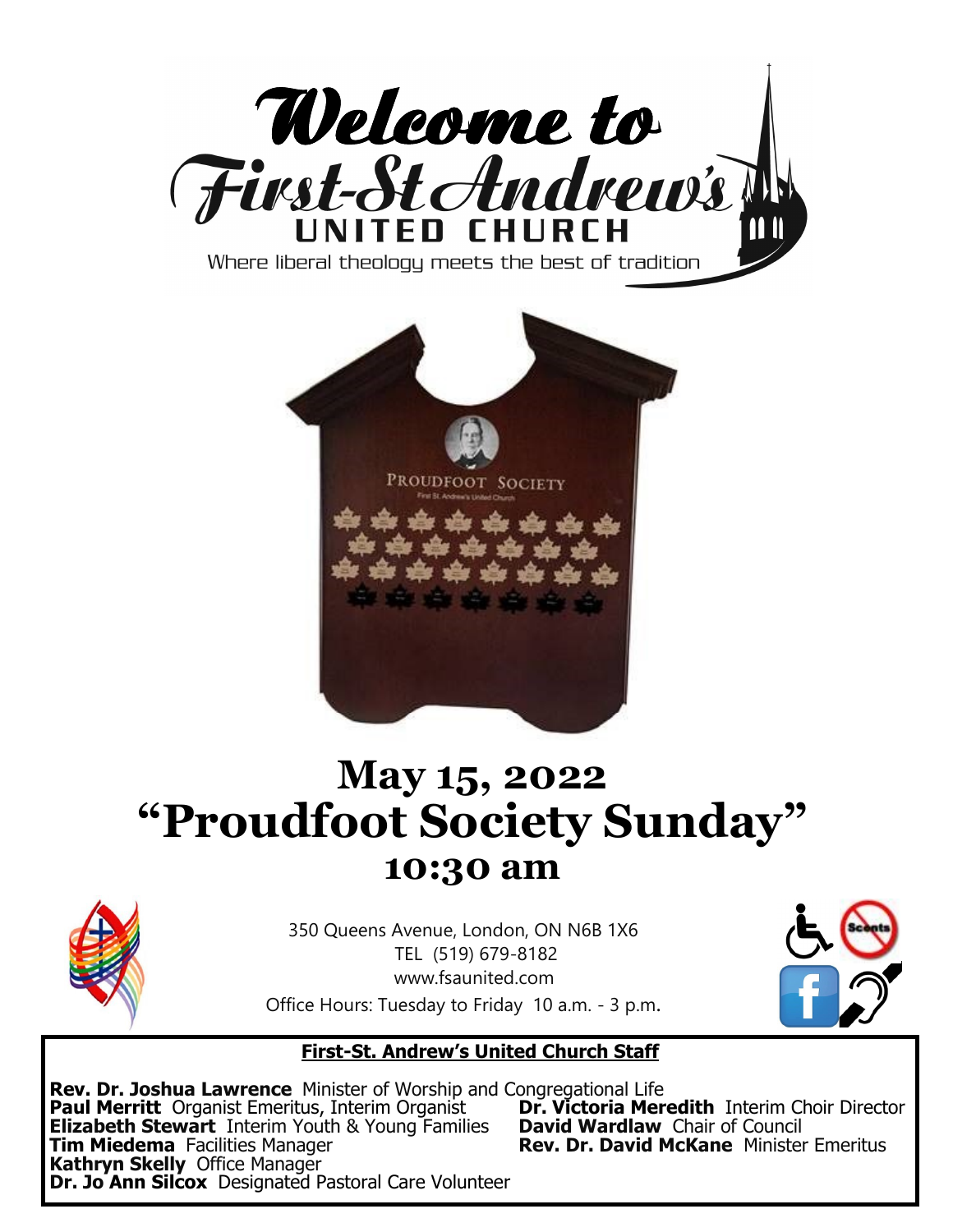

Together we all make up the family of First-St. Andrew's. If you are new to the family, please know that you are always welcome here.

> Hymn and anthem texts reprinted under One License #A-729129 unless otherwise indicated



\* indicates to stand if able, **bold text** indicates congregational response

## **Music to Enter into God's Presence:** Paul Merritt, Organist Emeritus

Lyric Prelude and Fugue"<br>Charles Callahan (Charles Callahan ) "Chorale Prelude on a Melody by Orlando Gibbons" "Chorale Prelude on a Melody by Orlando Gibbons"

#### **Welcome and Announcements:**  $\qquad \qquad \text{Rev. Dr. Joshua Lawrence}$

## **Acknowledging the Traditional Territory**

## **Lighting the Christ Candle**

#### **Call to Worship:** from Psalm 148 Rev. Dr. Joshua Lawrence

- One: Alleluia, praise Yahweh from the Heavens!<br>**ALL:** Praise God in the heights!
- **ALL: Praise God in the heights!**
- One: Praise God, all you angels, all you hosts!<br>**ALL: Praise God, sun and moon: praise G**o
- **ALL: Praise God, sun and moon; praise God, all you shining stars!**
- One: Praise Yahweh from the earth, you sea creatures and ocean depths!<br>ALL: Praise Yahweh, lightning and hail, snow and mist, and storm
- Praise Yahweh, lightning and hail, snow and mist, and storm winds **that fulfill God's word.**
- One: Praise God, all mountains and all hills, fruit trees and all cedars.
- **ALL: Praise God, wild animals and all cattle, small animals and flying birds. Alleluia, praise Yahweh!**

## **Opening Prayer:**

Loving God, in whom is Heaven, the hallowing of your name echoes through the universe. Gift us with discernment and resolve, so that your light would shine into all the dark areas of our world. Grace us with affirmation and support, as we encounter obstacles too difficult to surmount without others' help. May the faith of those who have given so much inspire us to do likewise, this day and every day. Amen.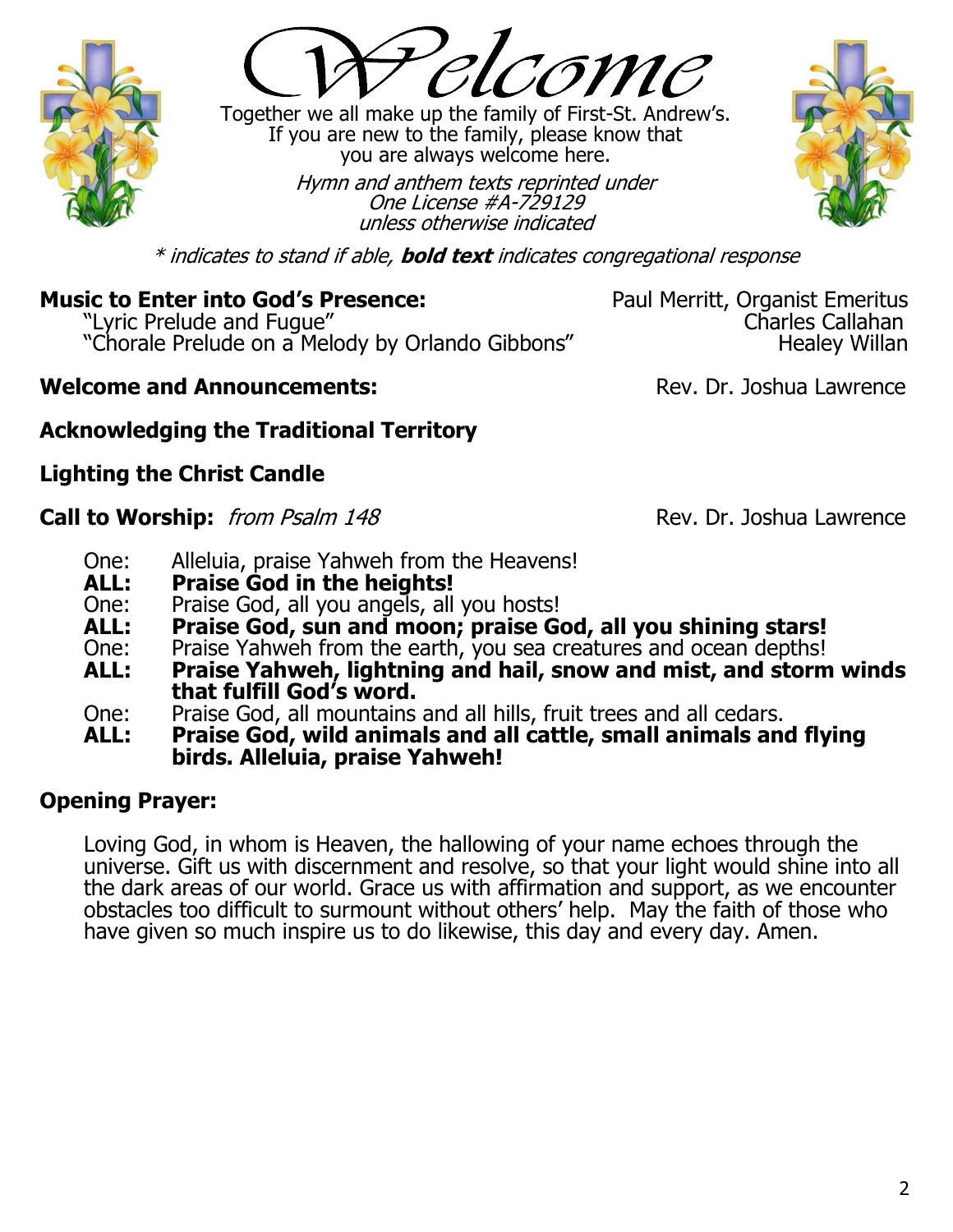**Anthem:** "At the River" adapted by Aaron Copland/<br>Senior Choir and Senior Choir arr. R. Wilding-White arr. R. Wilding-White

> Shall we gather by the river, where bright angel's feet have trod, With its crystal tide forever flowing by the throne of God. Yes, we'll gather by the river, the beautiful, the beautiful river, Gather with the saints by the river that flows by the throne of God.

> Soon we'll reach the shining river. Soon our pilgrimage will cease. Soon our happy hearts will quiver with the melody of peace. Yes, we'll gather by the river, the beautiful, the beautiful river, Gather with the saints by the river that flows by the throne of God.

Children come forward as the choir leaves the front.

**Children's Time:** Sibling Rivalry **Rev. Dr. Joshua Lawrence** Children leave for Sunday School

**Scripture:** Acts 11: 1-18 Paul Cooper

- **Hymn:**  $VU$  #703 "In the Bulb There is a Flower" PROMISE \*Choir only
- 1. In the bulb there is a flower; in the seed, an apple tree; in cocoons, a hidden promise: butterflies will soon be free! In the cold and snow of winter there's a spring that waits to be, unrevealed until its season, something God alone can see.
- 2. There's a song in every silence, seeking word and melody; there's a dawn in every darkness, bringing hope to you and me. From the past will come the future; what it holds, a mystery, unrevealed until its season, something God alone can see.
- 3. In our end is our beginning; in our time, infinity; in our doubt there is believing; in our life, eternity. In our death, a resurrection; at the last, a victory, unrevealed until its season, something God alone can see.

**Scripture:** Revelation 21: 1-6 **Rev. Dr. Joshua Lawrence** 

**Sermon: "Whence Separation"**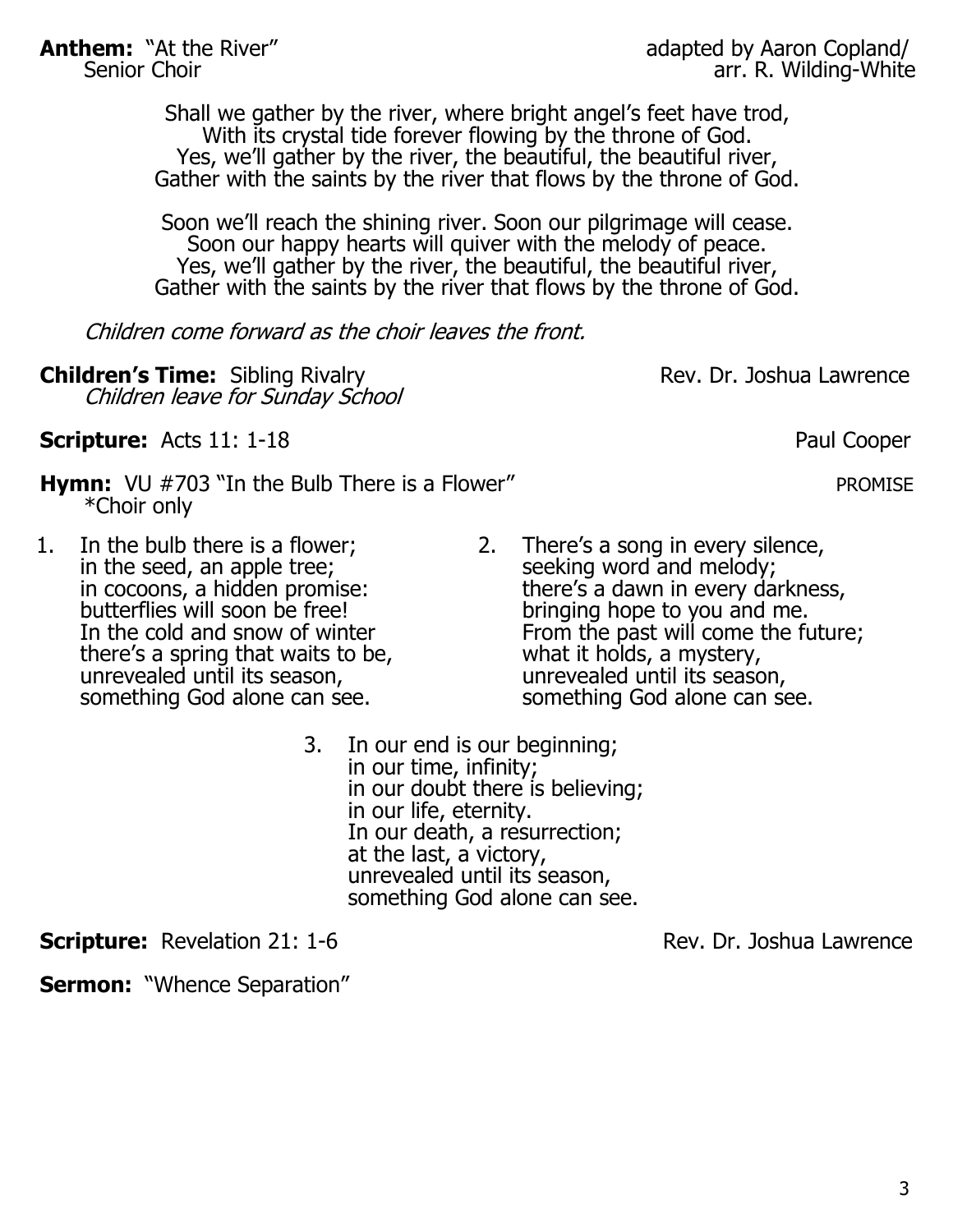**Hymn:**  $VU$  #708 "My Lord, What a Morning" BURLEIGH Choir only

> My Lord, what a morning. My Lord, what a morning. My Lord, what a morning when the stars begin to fall.

You'll hear the trumpet sound to wake the nations underground, Looking to my God's right hand when the stars begin to fall. Refrain

You'll hear the sinner cry to wake the nations underground, Looking to my God's right hand when the stars begin to fall. Refrain

You'll hear the Christian shout to wake the nations underground, Looking to my God's right hand when the stars begin to fall. Refrain

## **Prayers of Confession & Lord's Prayer** Rev. Dr. Joshua Lawrence

## **Invitation to Offering**

**Offertory:** "Chichester Psalms, Movement 3" Leonard Bernstein

Chamber Choir Sonja Gustafson, soprano; Francesca Ranalli, mezzo-soprano; Alastair Smith, baritone, soloists

(sung in Hebrew)

Lord, my heart is not haughty, nor mine eyes lofty, Neither do I exercise myself in great matters Or in things too wonderful for me. Surely I have calmed and quieted myself, Like a young child on its mother's lap. Let Israel hope in the Lord from henceforth and forever.

> Behold how good, and how pleasant it is For brethren to dwell together in unity. Amen.

"This will be our reply to violence: to make music more intensely, more beautifully, more devotedly than ever before." - Leonard Bernstein

## **Prayer of Dedication**